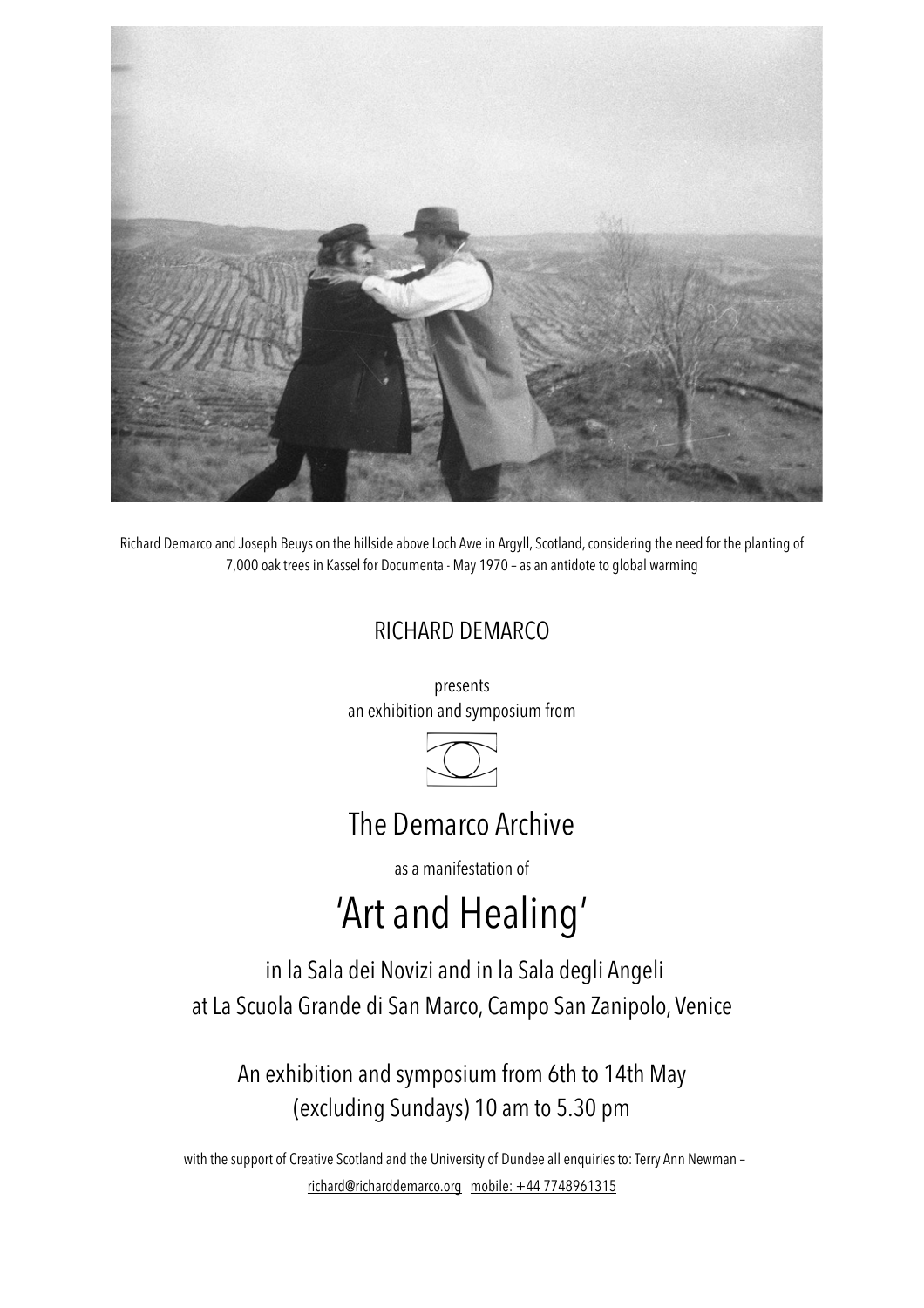

# **'A R T A N D H E A L I N G'**

### **celebrating the 80th anniversary of**

### **T H E D E M A R C O A R C H I V E 1 9 3 9 – 2 0 1 9**

Presented at La Scuola Grande di San Marco in Venice

**And**

**as a celebration of the life of** 

### **JOHN OSWALD RUSSELL MARTIN 1930-2018**

### **The exhibition and symposium both express the Demarco Archive, linking the River Clyde at Dunoon with the Venetian Lagoon in the spirit of the 1947 Edinburgh Festival and the history of La Scuola Grande di San Marco from 13th to 21st century**

The exhibition is from 6<sup>th</sup> May until 14<sup>th</sup> May, excluding Sundays, daily from 10am to 5.30pm It should be noted that the symposium and 'Conversazione' will continue daily from Monday 6<sup>th</sup> until Saturday 11<sup>th</sup> from 10.00am until 5.30pm concluding on Saturday 11th May.

Among the contributors are: Sonia Rolak, Dr. Radu Varia, Giuseppe Meroni, Dr. Giuliano Gori, Miranda McPhail, Nicola Beckett (representing Monsignor Patrick Burke), Andrew Marr, Dr. Deirdre MacKenna, Sam Smith representing Alan Smith, Dr. Oliver Bray, Sheila Colvin, Faynia Williams, Richard Crane, Professor Stephen Partridge, Professor Elaine Shemilt, Alberta Tominato, Gabriella Cardazzo, Professor Bill Beech, Dr. Anthony Schrag, Michele Ciacciofera, Renato Qualia, Caroline Wiseman, Amanda Catto, Professor Sarah Wilson and Dr. Klara Kemp Welch.

A programme of film and video will be screened in the late afternoon of each day with films by Margaret Tait, Gabriella Cardazzo, Paolo Cardazzo, Wendy and Devora Cutler, Professor Elaine Shemilt, Michael Lloyd, Marco Federici, and Pippa Bellasis. There will be three theatrical performances: University of Milan theatre school, University of Venice theatre school and the Italian premiere of Richard Crane's play 'Mozzz! A Week in the Life of an Undercover Mosquito' directed by Faynia Williams. 'The Logans' will present a programme of songs celebrating the life of Robert Burns.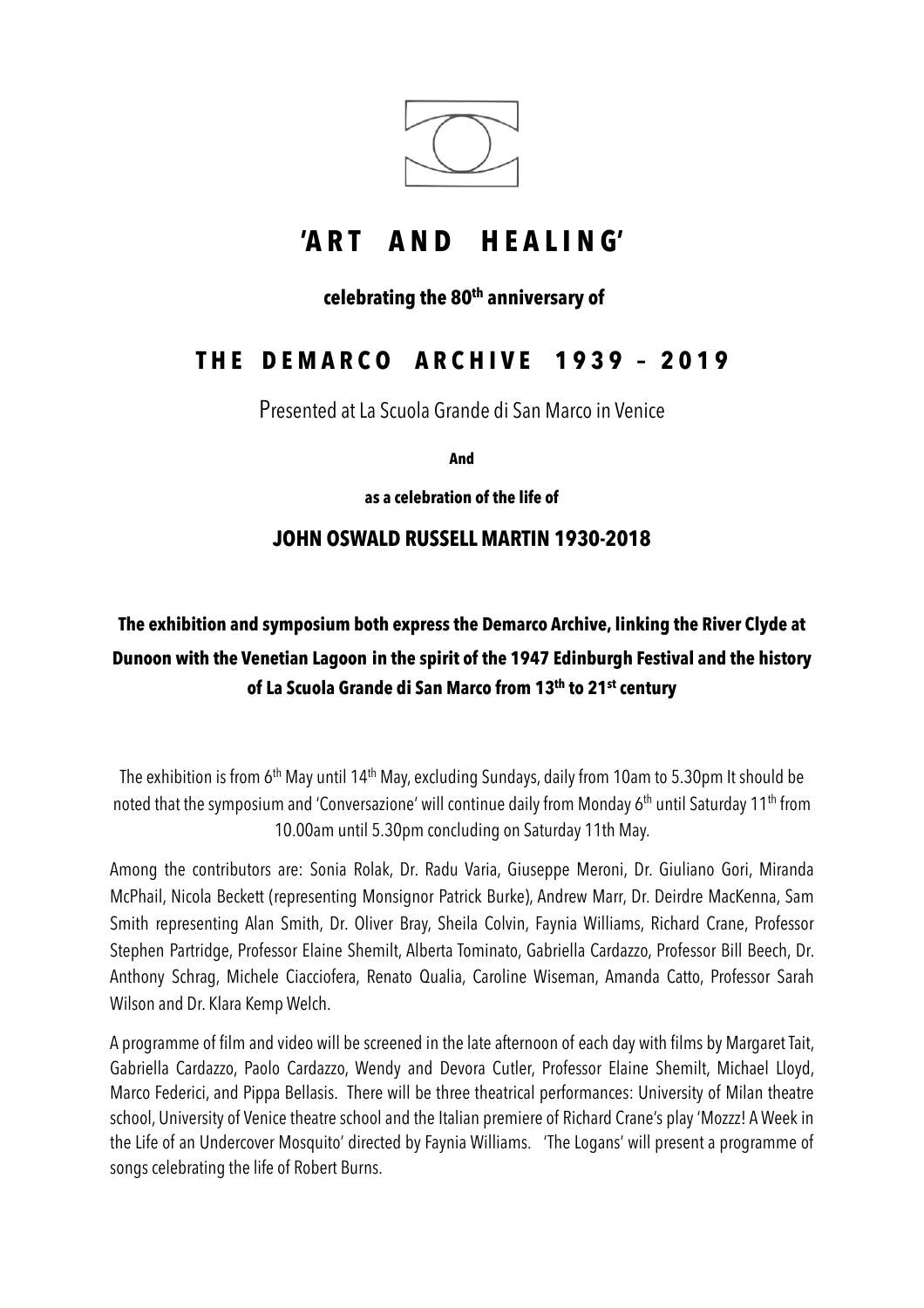

# Symposium Programme

### from May 6th until May 11th

### **Monday 6th May**

Private view and opening speeches

Dr. Radu Varia, Dr. Po, Giuseppe Meroni, Sonia Rolak, Margaret Rose, Carlo Pirozzi, Sam Smith,The Logans as well as other invited guests.

#### **Tuesday 7th May**

Nicola Beckett speaking on behalf of Monsignor Patrick Burke, The Logans as well as other invited guests.

#### **Wednesday 8th May**

10 am Deirdre MacKenna, Andrew Marr, Sheila Colvin as well as other invited guests.

4 – 5pm Faynia Williams and Richard Crane – performance of Mozzz! directly from the Brighton Festival.

#### **Thursday 9th May**

Stephen Partridge, Elaine Shemilt, Alberta Toninato, Gabriella Cardazzo, Bill Beech – a programme of theatre and film.

#### **Friday 10th May**

Anthony Shrag, Michele Ciacciofera, film by Michael Lloyd and discussion with Renato Qualia.

TBC- Oliver Bray performing Kurt Schwitters' Ursonate.

### **Saturday 11th May**

Discussion with Caroline Wiseman, screening of films by Margaret Tait as well as other invited guests.

Discussion on the history and the future of the Demarco Archive.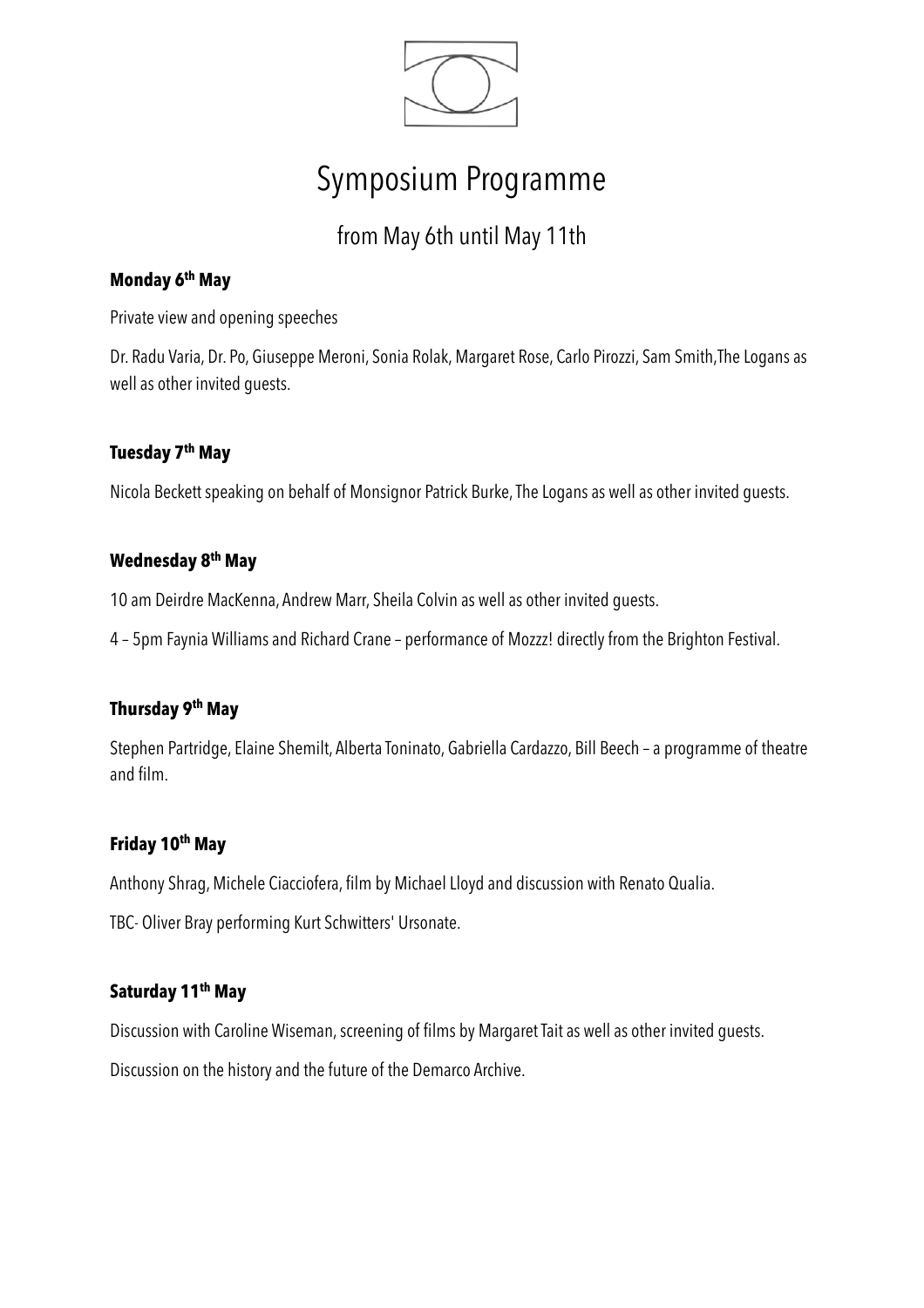

# Exhibition Programme

from May 6th until May 14th (closed on Sundays)

### **Sonia Rolak**

The exhibition I have planned for the first two weeks of May in Venice is a direct result from a suggestion made the Polish artist, Sonia Rolak. She decided to make Venice her home after having met and married Sergio Cardazzo, a Venetian craftsman.

Last year, she was a patient undergoing a successful operation in the Ospedale Civile di Venezia. This historic building is part of a complex of buildings identified as a place of healing in Venice since the 13<sup>th</sup> century. It is a landmark known as La Scuola Grande di San Marco.

Sonia Rolak recognised the importance of this building as a potential art gallery, ideal for the Demarco Archive which has, as its reason for existence, the concept of art as a healing balm inspired by the fact that, in 1947, the first Edinburgh Festival came into being, using the language of art to express the flowering of the human spirit at a time when Europe was devastated by the aftereffects of the Second World War. The spirit of the Edinburgh Festival expressed the need for art language on the highest level of endeavour, to help begin the process of healing.

Now, at the end of the second decade of the 21<sup>st</sup> century, art has become firmly associated with the international market forces which have caused an uncertain future in political, economic and cultural terms for Europe and the wider world, threatened by global warming and the chaotic effects of Brexit.

The Demarco Archive has come into being through the friendship of countless artists and art patrons, living and dead, over a period of eight decades. It expresses a Communion of Souls with shared values and aspirations who believe that the language of all the arts can express the human capacity to celebrate the mystery of human life within the Cosmos. It should be noted that a significant number of the artists represented in the exhibition personify the ideal role of the artist as the guardian of Truth and Beauty.

The exhibition in Venice should call into question the future of art language and certainly the future of the Demarco Archive which is an archive aspiring to the condition of a large-scale collaborative art work involving innumerable generations of creative souls. I regard the Demarco Archive as possibly the first example of an art work in the state of incompletion, expressing the values and aspirations of the first-ever Edinburgh Festival. It is essentially a unique academic resource, identifying a war-torn Europe giving birth to a festival of all the arts.

I must face the fact that I have been given the gift of a long life and that the Demarco Archive, as an art work, should protect the lives of countless artists, many of whom were commemorated by Joseph Beuys when, in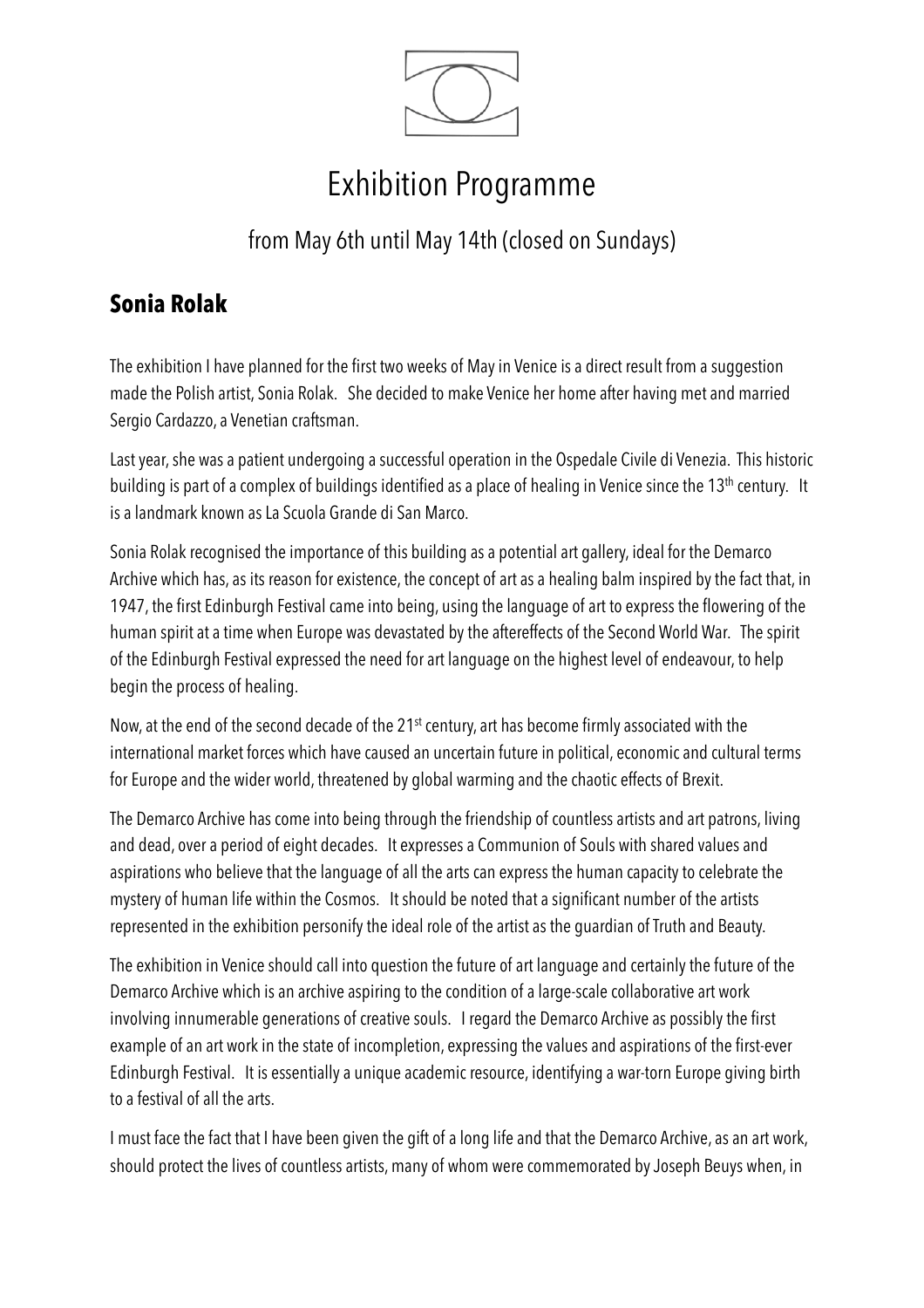1970 under the aegis of the Edinburgh Festival, he stood motionless on guard over what he defined as 'The Tomb of the Unknown Artist'. Therefore, the exhibition at La Scuola Grande di San Marco should be regarded as a requiem so that the future of art can safeguard and celebrate unique artistic expression that we dare not forget.

### **John Hale**

I have been privileged by my friendship with John Hale who is the very personification of a true English gentleman who has spent a great deal of his life as a practising sculptor in Europe, mainly in France and Italy. His erudite knowledge of the history of art, and particularly 20th century art, has inspired me to deal with the thought-provoking concept that Joseph Beuys developed as 'social sculpture'.

John Hale is fortunate to have an Italian friend who is a true patron of his life and work as an artist. Giuseppe Meroni has made possible the first major exhibition of John Hale's sculpture in Venice at a time when I do believe John Hale should be reconsidered as a major European artist, in the great tradition developed by Giacomo Manzu. John Hale worked closely with Manzu during the period when Manzu was creating his masterpiece, the last doorway to St. Peter's Basilica in Rome. This was commission by Pope John XXIII who had befriend Manzu as a fellow citizen of Bergamo. Life myself, John Hale is living his life as an octogenarian. Sadly, he is not personally able to be in Venice to see the reality of the exhibition under the aegis of Giuseppe Meroni. Such an exhibition should surely be part of this year's Edinburgh Festival that I am planning for the month of August at Robert McDowell's Summerhall Art Centre.

I was most impressed by **John Hale's** description of his working methods. It should be studied by any art student wishing to understand the true nature of sculpture.

"In my work of ten or fifteen years ago, I was much concerned with the nature of the clay itself, leaving it as much freedom as I could in expressing what I saw in front of me.

This preoccupation with the particular tendencies of my materials is the constant factor in my work, and at the same time it is this which has gradually led me towards a wider concept of nature.

I feel as though the actual material of the sculpture itself were groping towards its own specific and autonomous form of life, and that I am there to help with my understanding, my suggestions and, finally, my decision to let live or not.

This attitude can produce very different structures, even from one day to the next, but they all have this principle in common. As life take the most varies forms in nature, every mountain, every tree and every human being asserts its own particular and autonomous presence."

Venice, May 2019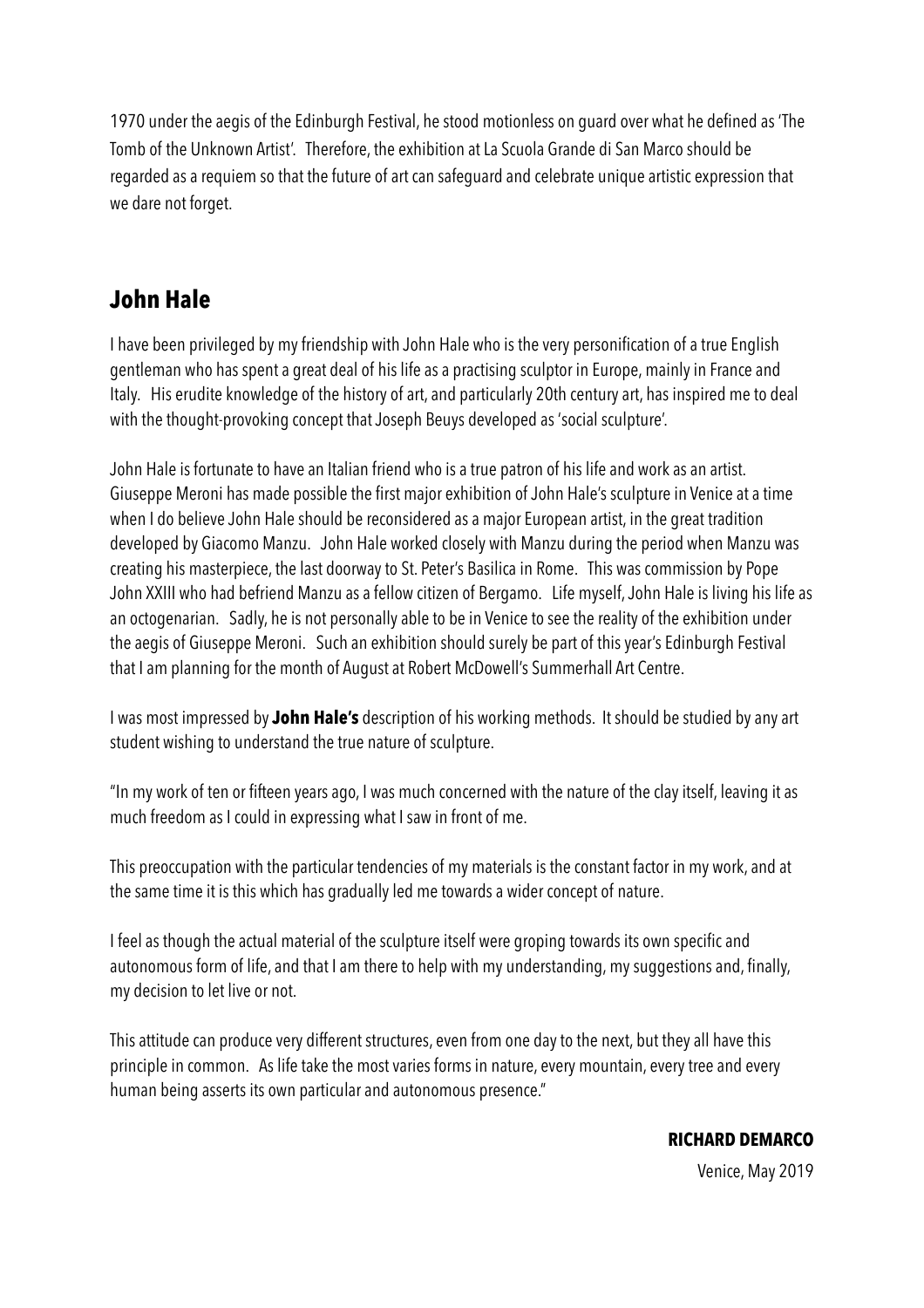### *Venice, 2019 , John Hale, Some thoughts on Post War Italian Sculpture.*

Two Major Sculptors worked in the Milan of the 50s Marino Marini and Giacomo Manzu both concerned with Truth to "Mestiere" and "Materia"; ideas current in Europe in the 30s for instance in the writings of Herbert Read, "Truth to Material ".

Both Marini and Manzu were c oncerned with the deep social and political divides of Post War Italy, Marini with his sense of social and political instability, and of a Europe under the constant threat of nuclear war.

Manzu was a different matter, coming from an unbroken medieval tradition of Christendom , slowly forming his own iconography,in particular refering to the hanged partisan, seen in relief on the doors of St. Peter's Rome,where the hanged figure is knelt to by Pope John XX111, a symbol also of Christ's Martyrdom and marginalisation.

John Hale worked with Manzu for several years, sharing with him a sense of the fragility of humanity in the Italian tradition.

#### **JOHN HALE**

Cornwall, April 2019

### **Andrew Marr**

Politics aside, the biggest thing going on in my life at the moment is my painting. Since my stroke, making pictures has become more and more important to me. I've had a series of shows, in Liverpool, Cambridge and London, and the latest one opens in Edinburgh in the first week of April. It is hosted by Richard Demarco, who has been a volcanic, unstoppable force in the visual arts in Scotland throughout the second half of the 20th century. He introduced Scotland (and Britain) to the great German artist Joseph Beuys, and a wide range of Continental and eastern European artists. He remains a formidable troublemaker. We are planning to have a kind of symposium about the state of the art market, and the role of traditional painting in a world of conceptual art.

I'm excited but also nervous. Politics and political interviewing is a thin and easy business compared to this. And if the show goes well, we may even take some pictures to Venice. I've always said that making pictures is a spiritual release and escape from the world of politics. My latest ones are of acrobats and clowns, vainly struggling to keep their balance, something of which a stroke makes you more conscious. But as the pictures have developed, they seem to be also about politics in general and Brexit in particular. Even in the depths of the studio, and thinking about nothing more than oil paint, the blare of the world intrudes.

**ANDREW MARR T H E D I A R Y** 

22-28 MARCH 2019 I NEWSTATESMAN I P.21 *Running away with the circus*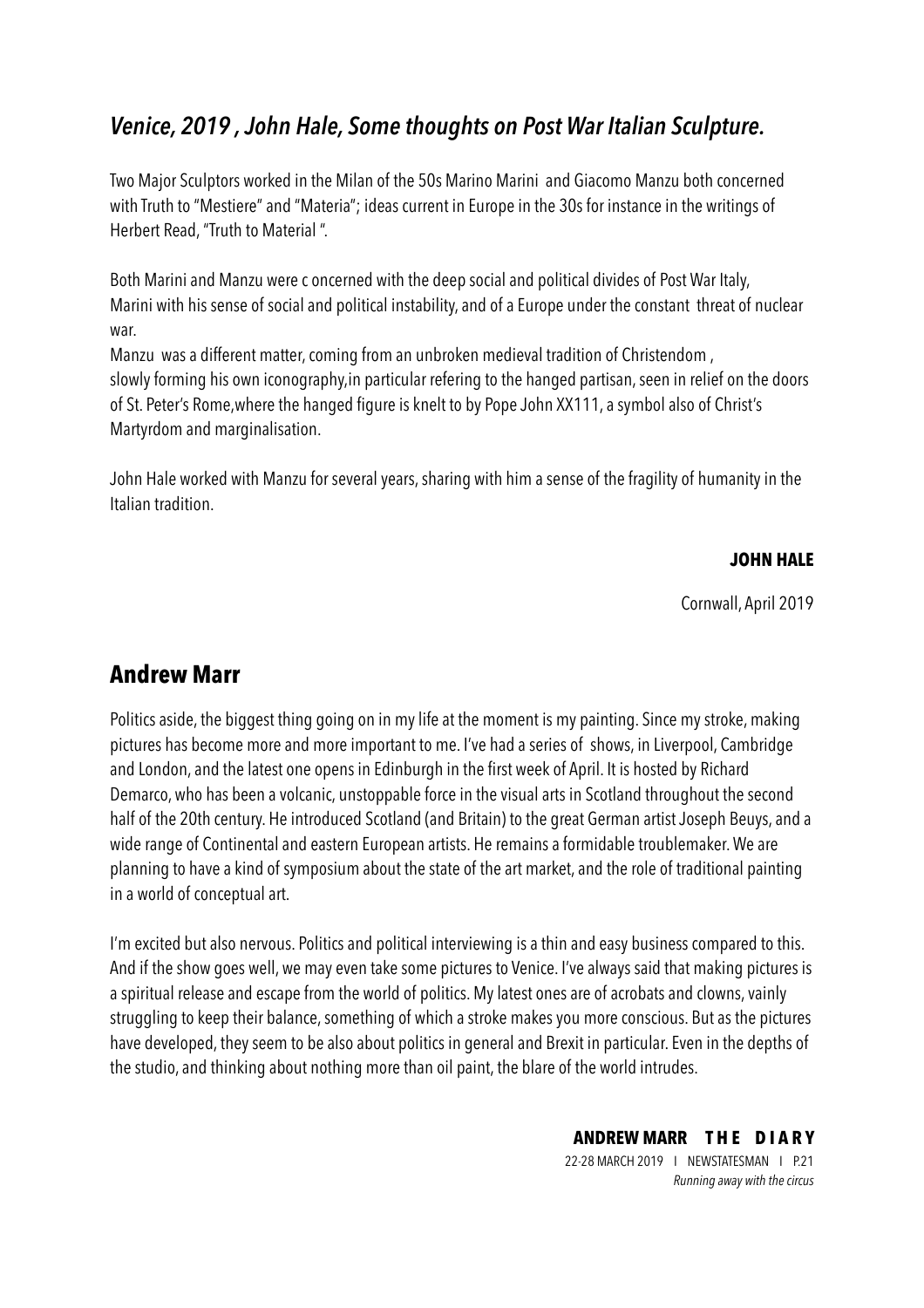### **Alan Smith**

#### *The New World (after Il Mondo Nuovo by Giandomenico Tiepolo)*

"Passing through the first reflections and journeying deep into the space beyond the mirrors, are the searching eyes and gesturing figures hidden from us in Tiepolo's 225-year-old painting, [Il Mondo Nuovo.](http://www.alansmithartist.com/mondo-nuovo.html) Prompted by Tiepolo's painting, the New World series depicts a journey in search of an answer; but as with the Tiepolo, no answers are found. Ancient ghosts mingle in the space between The New World and Il Mondo Nuovo, never meeting us, but sharing our mutual search for some hope and meaning in the face of an unknown 'next'."

> **ALAN SMITH**  1st July 2016

### **Stephen Partridge**

**Stephen Partridge**, as an exponent of video art he has devoted the past 15 years in research on early video art in the UK and Italy through the Arts & Humanities Research Council funded projects (REWIND, **REWIND***Italia*, and **EWVA-European Women's Video Art**) with his colleagues Professor Elaine Shemilt and Dr Laura Leuzzi. He has done so by focusing on as an **Anglo-Italo** dialogue involving **Paolo Cardazzo**, the Italian video artist and art patron and Richard Demarco through *Demarco | The Italian Connection*, also funded by the AHRC.

> **RICHARD DEMARCO**  April, 2019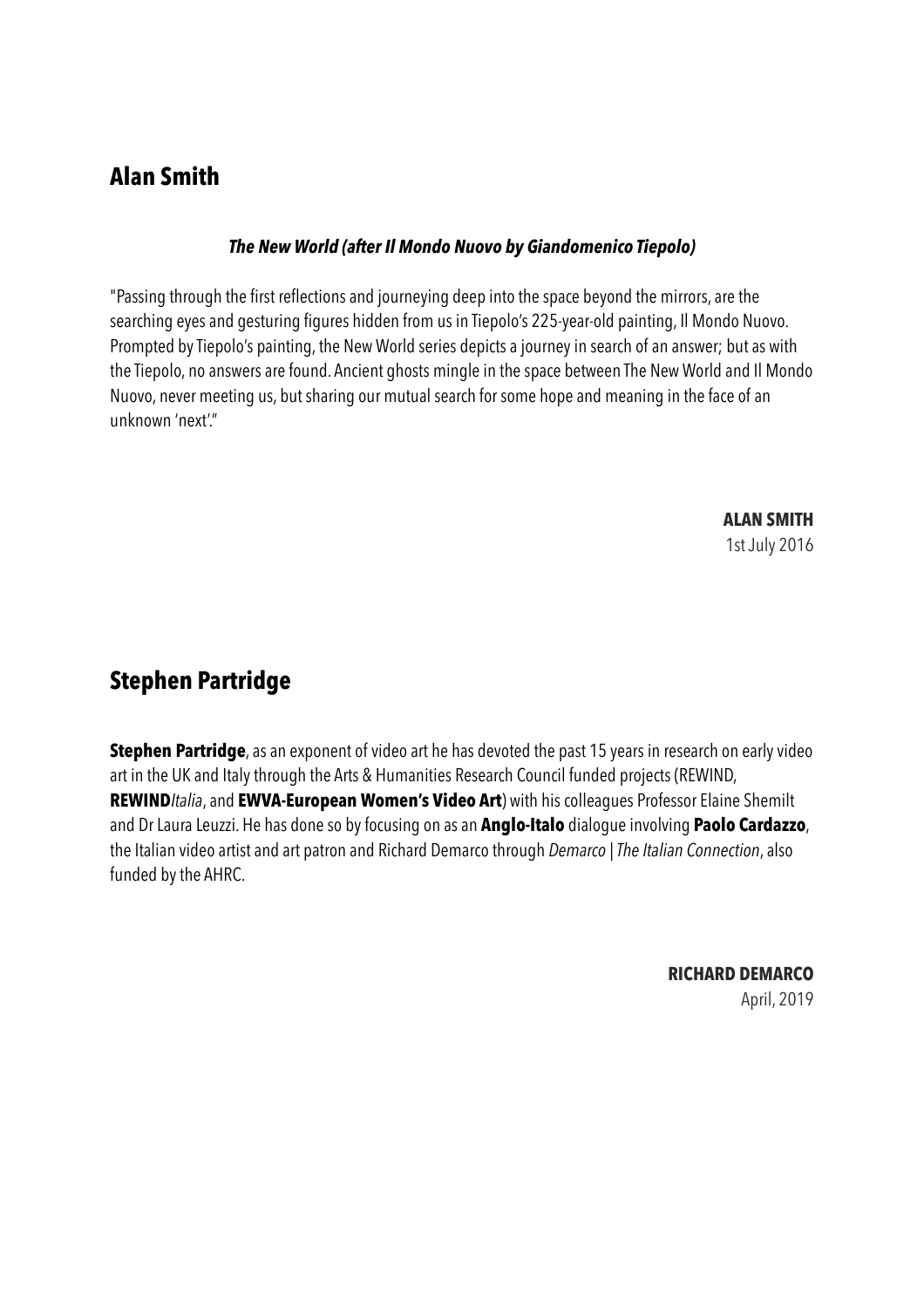### **Charles Nasmyth**

#### *Hamish Henderson . The Birth of a Portrait*

My portrait of Hamish Henderson was born, by a chance meeting with his widow, in the November of 2014 during the Edinburgh Art Fair in the Corn Exchange building. My wife and I had offered to help our friend, Andy McDougall, who had not been in the best of health, with some of the behind the scenes work that went into the running of the fair. Andy, a hugely generous individual, always reserved some of the space at the fair for artists promoting the educational or social value of art, rather than the strictly commercial.

At the very first Edinburgh Art Fair, in 2005, I had showcased the hand drawn and annotated images for a book devoted to the life and legend of William McGonagall which eventually found its way onto the bookshelves in 2007, complete with a foreword by Richard Demarco. On this occasion, in 2014, I was showing two large canvases on a spare piece of partition wall and chatting to curious passers-by about them, with no specific intention other than connecting with members of the general public. One was a painting entitled *Robert Burns & the Enigma of Immortality,* which had first appeared on the front cover of the *Burns Chronicle* in 2009 for the *Year of the Homecoming* and was later purchased by my friend, Gordon Johnston, and now hangs on the wall of the deconsecrated Craigie Kirk in Ayrshire which he has recently made into his home. It also happens to be the church in which Gilbert Burns, Robert's brother, was married. The other canvas was entitled *Vanished Days of Youth,* which can probably be best described as an older man's perspective on the romantic preoccupations he had as a callow youth. A fairly personal and probably selfindulgent piece, it contains images of wild Wester Ross and Sutherland landscapes, the ruins of Melrose Abbey and the Isola del Garda in Italy – places of pilgrimage in my younger days. There are also five significant portraits in the painting: George Orwell, Emily Brontë, Gustav Mahler, Freddie Mercury and Bob Marley – cultural icons who had also captured my attention in early life. Identifying the portraits for the many passing by that evening was a starting point of a conversation, with the images of Freddie Mercury and George Orwell being the most frequently recognized. At one point, Richard Demarco, whom we had promised a lift home, stopped by to talk; as he did so a lady appeared, whom he clearly recognized, and greeted with an effusion of warmth and enthusiasm. He invited me to explain the significance of both paintings to her, and I was not surprised when she turned out to be one of the few people who could identify the portrait of Austrian composer Gustav Mahler – she spoke clear and fluent English, but with a German accent. At this point, barely having had time to draw breath, Richard advised me that I was talking to the widow of Hamish Henderson, the great folklorist and poet, and perhaps the most important figure in Scottish culture since the time of Robert Burns. Then he suggested, quite out of the blue, that I should also paint his portrait. She simply introduced herself as 'Felicity' (rather than Kätzel, which is the name many who knew her husband seemed to prefer) and had no qualms about handing over her contact details to my wife, Mary, so the project could be advanced without further delay.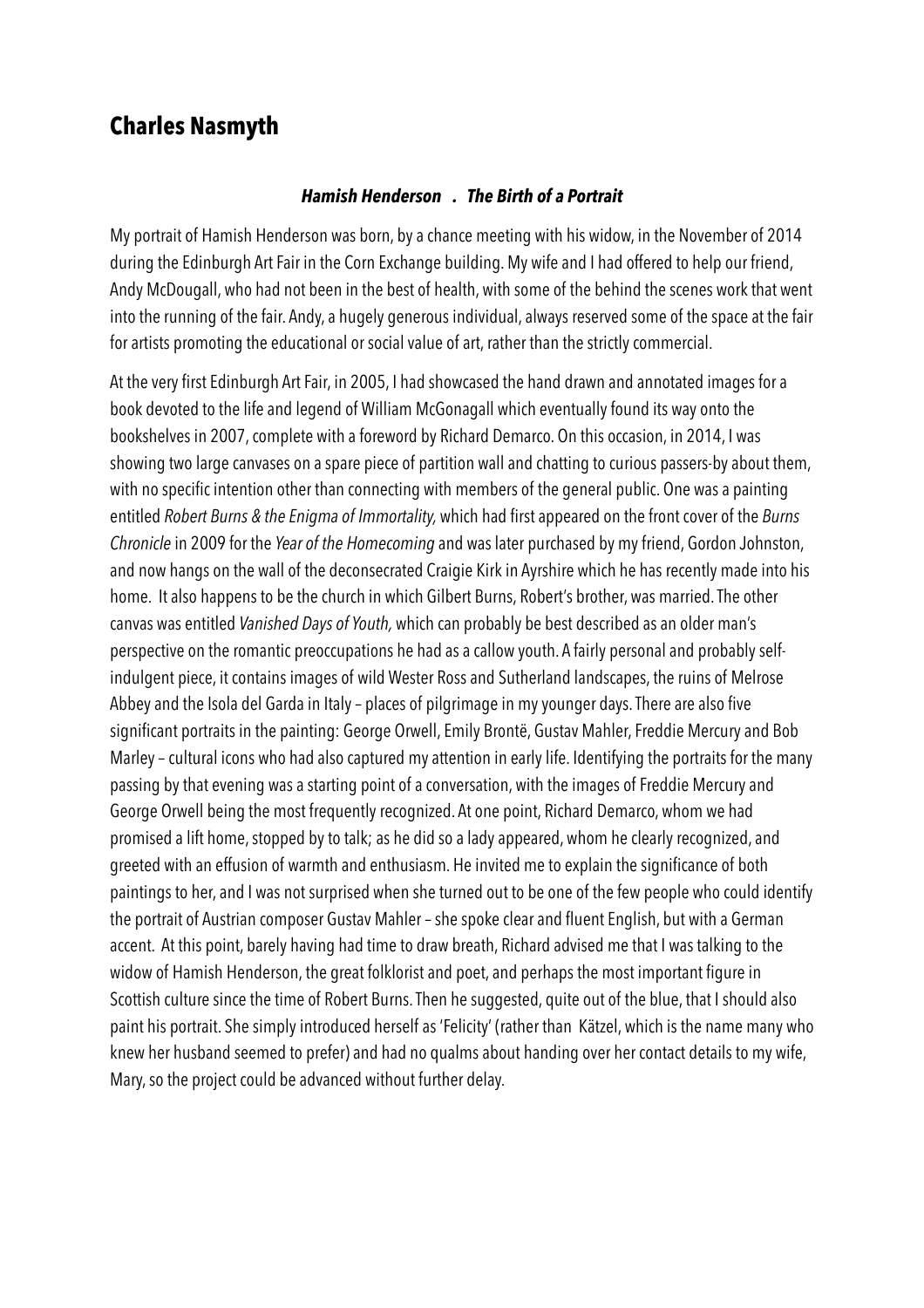At the time of this chance meeting my awareness of Hamish Henderson was limited, having only read his very enlightening essay on William McGonagall at the time I was creating a book about the dubious bard. An account that highlighted the relationship between McGonagall's outpourings and rhythms of Irish folksong, of which I can give an example here:

*If one listens to the productions of Irish "come-all-ye" folk poets, one realises at once what McGonagall derived from them. The sinuous drawling tones which can accommodate umpteen words per line provided him with his characteristically elongated line; the stock subjects of battle, disaster, eulogy and lament provided him with his themes; the occasional delicious pancake drop into deadpan flatness provided him unconsciously, I am sure -— with his characteristic gimmick. It is this last feature of the "come-all-ye" — the pantaloon fall with a thickening sud — which is present in McGonagall's work in classic form.* 

*Indeed, if one were to search for a single designation for the bard of Dundee, one could not do better than dub him a poet of the "belly-flop." To perform this type of belly-flop continuously demands a certain type of talent, as anyone who ever tries to parody him soon finds out.* 

#### *(From an essay by Hamish Henderson that first appeared in the 'Chapbook' in 1965)*

It was a start, but Felicity Henderson was rapidly able to unburden me of my ignorance in two very significant ways. Firstly, by lending me Timothy Neat's thorough and detailed two volume biography of Hamish Henderson, and, secondly, by providing me with an insight into the private world of an individual whose character has often been understood through his social and public persona. The man who loved to sing and converse in Sandy Bell's Bar or travel the country with his tape recorder collecting the songs of shepherds and travellers, was very different from the intellectual who could spend hours alone in his study, immersed in thought and remote from the distractions of the social world. Felicity also provided me with photographs of Hamish as a young intelligence officer, herself, and the family dog, Sandy, which were all deployed in the final painting. The idea of using a sculpted head of Hamish's rival and friend, MacDiarmid, on the mantlepiece of his study in the painting was prompted by seeing Anthony Morrow's sculpted head of Henderson on a shelf in Felicity's apartment on Melville Terrace. The fact that she was also able to show me letters signed by Mussolini that Hamish had collected, alongside photographs of him giving a clenched fist salute with partisans during the Italian campaign in World War Two, further reinforced a view I had formed that the poet's early life and fight against fascism had a romantic quality that could only be described as 'Byronic'.

Taking the issue of Henderson's romanticism a little further, I also learned from my visits to his widow that the radical communist and poet had made a profound and positive impact on the Marxist critic and author, John Berger. (Hamish had worked on the film *Play me Something* with Berger and Tim Neat in 1989.) Berger is better known for his commentary on the visual arts rather than literary figures, but having read his work widely as a young art student, I was reminded of an essay that he wrote about Jack B Yeats, the painter and brother of W B Yeats, where many of Berger's observations of the artist might equally be applied to Hamish.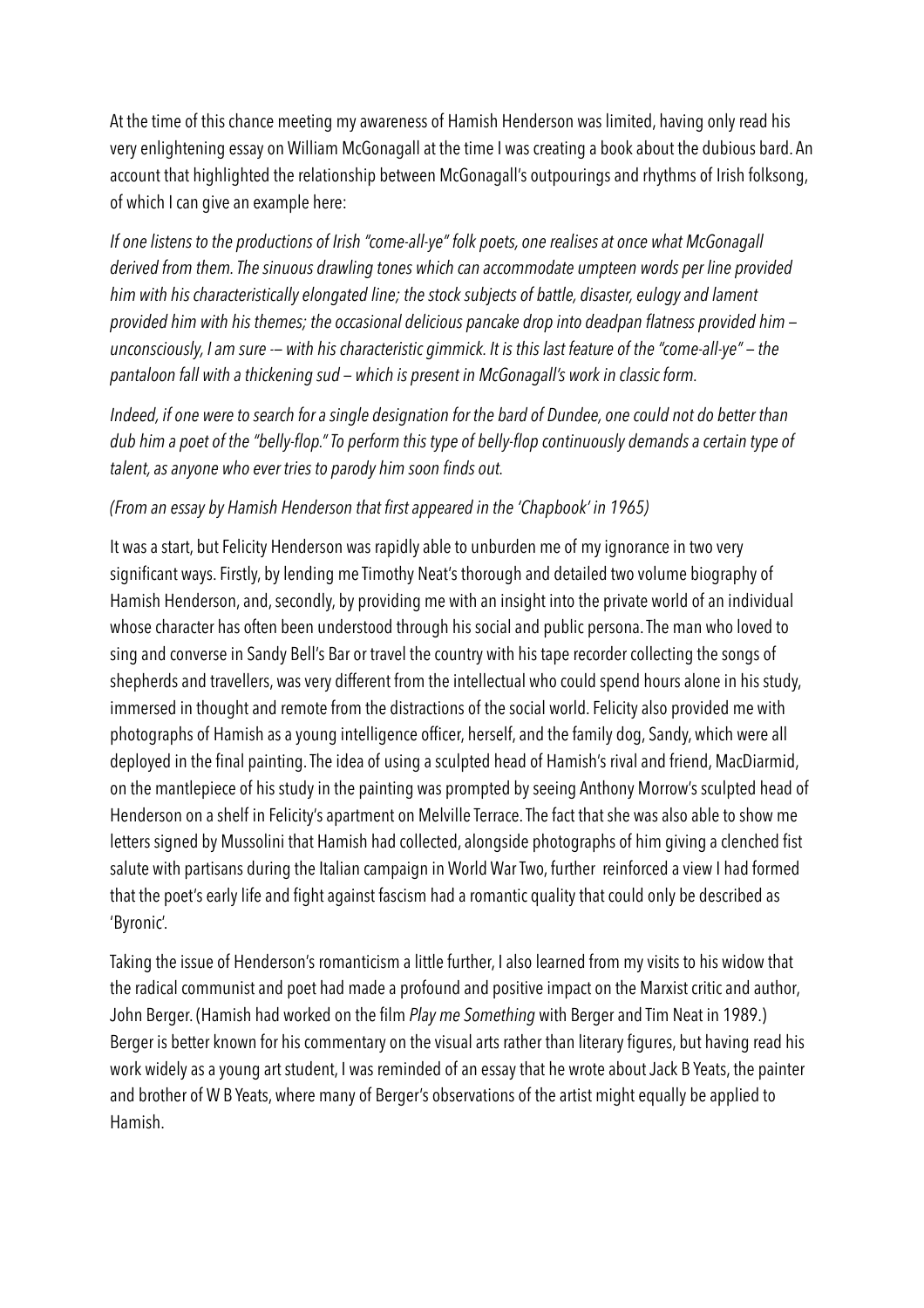*How is it then, that I, a Marxist, can find so much truth and splendour in the in the art of an arch romantic such as Yeats? Professor George Thomson has already answered this question by quoting the painter's brother:*

> *Sing on: somewhere at some new moon, We'll learn that sleeping is not death,*

*Hearing the whole earth change its tune.* 

*What, in other words, we have in common with the genuine romantic is a sense of the future, the awareness of the possibility of a world other than the one we know. (I say 'genuine' romantic to distinguish men like Yeats and Gericault, who lived their romanticism, from those who merely use romantic poses.) Strange as it may sound, no European country had until recently a greater sense of the future than Ireland. This was partly because no bourgeoisie had destroyed its popular art, which was an art of longing, and partly because its colonial status bred rebels. Even the fairies, the ghosts, the banshees, the famous songs, the notorious and magnificent edifices of words that could be built in a few moments out of nothing, were partly expressions of an Irish conviction that there was something beyond the facts of the poverty which quite simply halved their population in the second half of the nineteenth century.* 

#### *(John Berger: Selected Essays and Articles – The Look of Things, Penguin Books 1972)*

If we were to change the references to 'Ireland' and 'Yeats' to 'Scotland' and 'Henderson', Berger's essay could quite feasibly have been about Hamish, and it was with the critic in mind that I decided to put a pin board containing images of other key figures in Hamish's life in the background of his portrait. Although this, in my painting, was an imaginary device, it was Berger's reflections on the significance of such boards, outlined in his seminal work *Ways of Seeing,* that gave me the idea of employing one in the composition.

*Adults and children sometimes have boards in their bedrooms or living-rooms on which they pin pieces of paper: letters, snapshots, reproductions of paintings, newspaper cuttings, original drawings, postcards. On each board all the images belong to the same language and all are more or less equal within it, because they have been chosen in a highly personal way to match and express the experience of the room's inhabitant. Logically, these boards should replace museums.* 

*(John Berger: Ways of Seeing – Penguin Books 1972)* 

Yet, painting a portrait of someone like Hamish Henderson could never be just about his political and cultural associations. Other experiences formed his personality. It was the insight his widow, Felicity, gave me into his private world that made me try to introduce those subtle nuances of light, colour and gesture into the painting, which have an emotional impact on the observer but surrender themselves far less easily to verbal description. It became apparent to me, without betraying the many confidences she was prepared to share, that Hamish did not adapt well to the rhythms of domestic life. Orphaned and institutionalized from an early age he had no experience of what it was like to live as part of a nuclear family. Keeping irregular hours and the constant flow of academic and political associates through the small apartment where they lived was far from ideal when bringing up their two young daughters. Conversely, he might then spend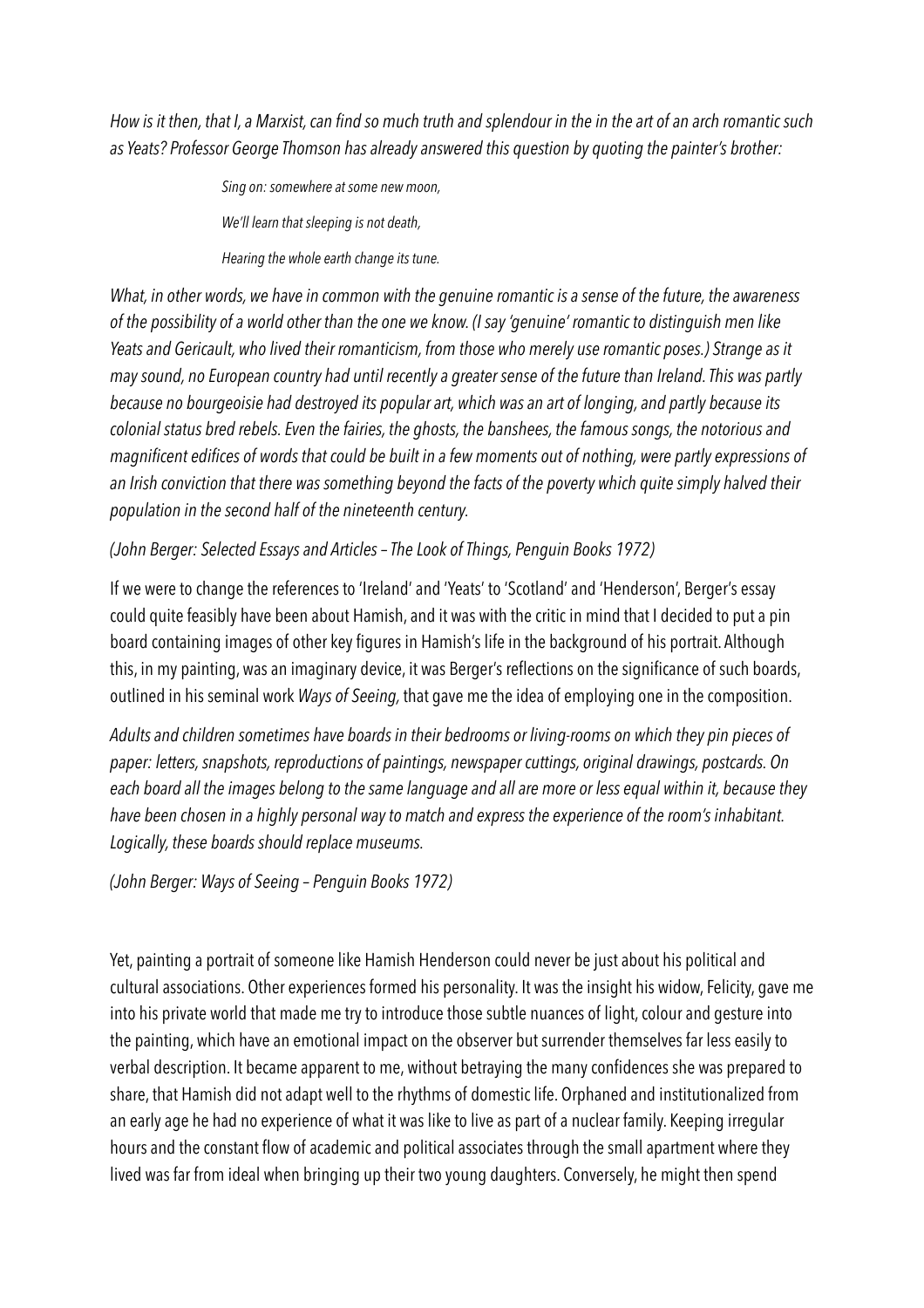many hours alone in his study, lost in thought or writing, only the dog, Sandy, providing an excuse for his daughter, Janet, to rescue her father from his reverie.

For all that life around Hamish Henderson could not have been easy, there was never any suggestion that Felicity ever lost her love and admiration for the tall, witty and charming man who had addressed her and her sister in perfect German on their very first meeting. Although she eventually purchased a flat directly across the road from the apartment that remained Hamish's domain, so that she could concentrate on family life, my impression was that it was a pragmatic arrangement and not a separation. Hamish would share Sunday meals and special occasions with the family and his daughters, Janet and Christine, who clearly adored him, and they were always able to move freely between apartments to visit their father.

It is a frequently recycled platitude that behind every great man there is a great woman but, having learned so much from Felicity Henderson, I am in no doubt that she was the rock on which Hamish was able to flourish as an academic after the war. During his decline into ill-health at the end of his life, it was she that made the arrangements for his care and saw to it that he could travel in comfort to the wedding of his daughter, Janet, in the south of France. To talk about this period of his life visibly moves her.

In my portrait of Hamish, a framed photograph of Felicity appears on his desk amidst a debris of papers and files. It was made from a family photograph that was taken when Hamish was alive. Whether or not the poet and academic kept family photographs on his desk, I have no idea, but symbolism is more important than the literal in art. Without her, I would never have understood the fundamental contradictions of his personality: a man who had nobly devoted his life to cultural, political and humanitarian causes in ways that were physically heroic, had also supported that life of action by solitary academic enquiry. It was an obsessive commitment that often made him a lonely and remote figure from the world of everyday life. Yet, without the obsessions of Hamish Henderson, poet, soldier, academic and folklorist, Scotland would have been a less culturally confident place than it is today.

#### **CHARLES NASMYTH**

April 2019